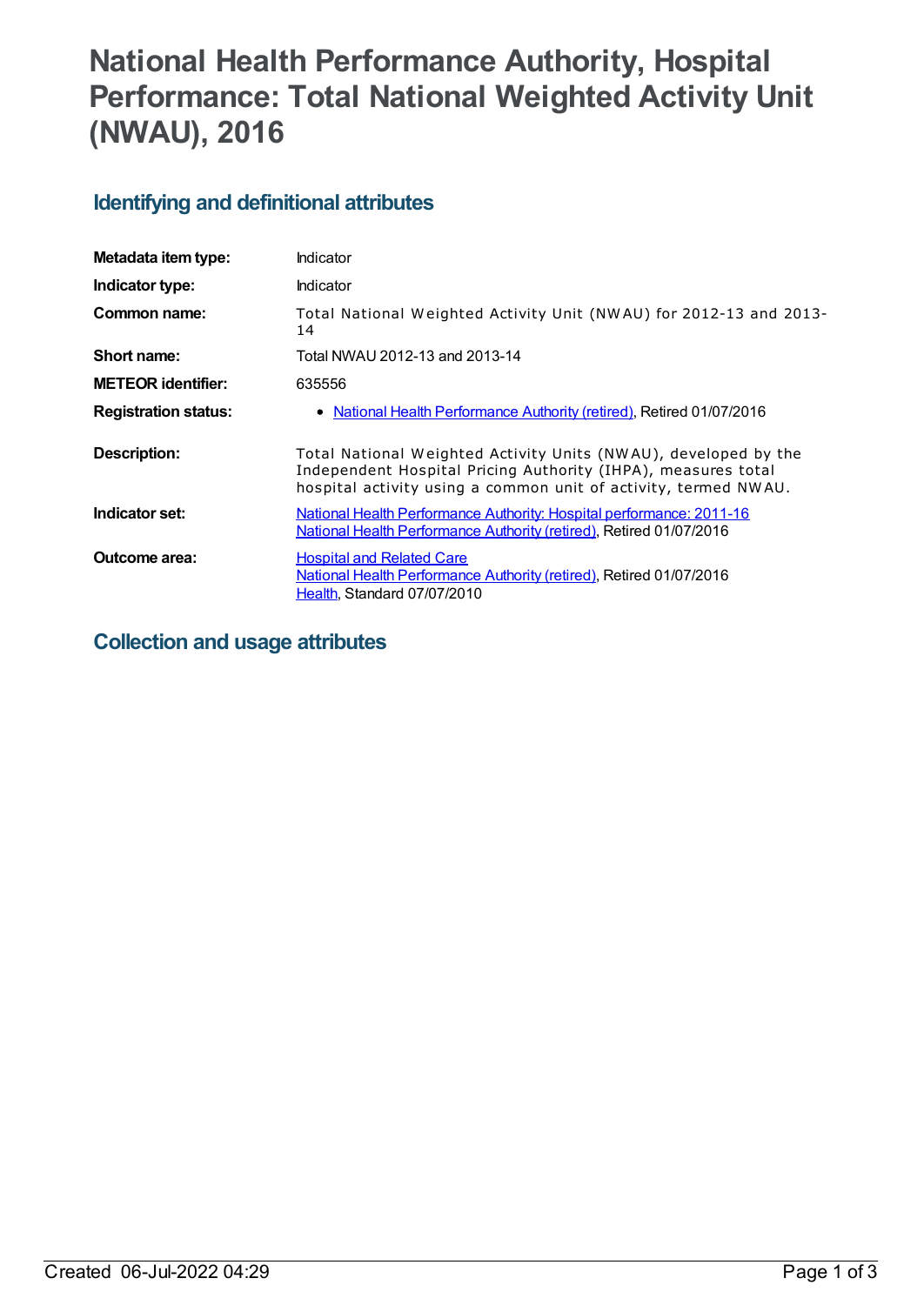| <b>Computation description:</b>         | NWAU are calculated for each acute admitted separation in<br>accordance with the Independent Hospital Pricing Authority's<br>National Efficient Price Determination 2015-16. Total NWAU is<br>calculated by tallying NWAU for patients whose treatment was<br>eligible for Activity Based Funding under the National Health Reform<br>Agreement (NHRA) and who were admitted and discharged within<br>the same financial year.<br>For more information on computation methods for an NWAU see:<br>https://www.ihpa.gov.au/publications/national-pricing-model- |
|-----------------------------------------|----------------------------------------------------------------------------------------------------------------------------------------------------------------------------------------------------------------------------------------------------------------------------------------------------------------------------------------------------------------------------------------------------------------------------------------------------------------------------------------------------------------------------------------------------------------|
|                                         | technical-specifications-2015-16                                                                                                                                                                                                                                                                                                                                                                                                                                                                                                                               |
|                                         | Inclusion criteria:                                                                                                                                                                                                                                                                                                                                                                                                                                                                                                                                            |
|                                         | • Care type (/content/index.phtml/itemId/270174):<br>$0$ 1.0 (Acute care)<br>○ 7.0 (Newborn care)                                                                                                                                                                                                                                                                                                                                                                                                                                                              |
|                                         | • Funding source (/content/index.phtml/itemId/472033):<br>○ 01 (Health service budget, not covered elsewhere)<br>○ 02 (Health service budget, due to eligibility for Reciprocal<br>Health Care Agreement)<br>○ 08 Other hospital or public authority (contracted care)<br>○ 09 (private health insurance)<br>o 13 (Self-funded)                                                                                                                                                                                                                                |
|                                         | Exclusion criteria:                                                                                                                                                                                                                                                                                                                                                                                                                                                                                                                                            |
|                                         | • Error Australian Refined-Diagnosis Related Group (AR-DRG)<br>• Admitted and discharged in different financial years (eg. Work-<br>in-Progress)<br>• Patient records where there is no match between the National<br>Hospitals Data Cost Collection and the Admitted Patient Care<br>National Minimum Data Set                                                                                                                                                                                                                                                |
| <b>Computation:</b>                     | Sum of NWAU for acute admitted patients who were admitted and<br>discharged within the same financial year.                                                                                                                                                                                                                                                                                                                                                                                                                                                    |
| <b>Numerator:</b>                       | Number of NWAU                                                                                                                                                                                                                                                                                                                                                                                                                                                                                                                                                 |
| Disaggregation:                         | Hospital                                                                                                                                                                                                                                                                                                                                                                                                                                                                                                                                                       |
|                                         | Peer Group                                                                                                                                                                                                                                                                                                                                                                                                                                                                                                                                                     |
| <b>Disaggregation data</b><br>elements: | Data Element / Data Set-<br>Establishment-organisation identifier (Australian), NNX[X]NNNNN                                                                                                                                                                                                                                                                                                                                                                                                                                                                    |
|                                         | Data Element / Data Set-                                                                                                                                                                                                                                                                                                                                                                                                                                                                                                                                       |
|                                         | Hospital-hospital peer group, modified code N                                                                                                                                                                                                                                                                                                                                                                                                                                                                                                                  |